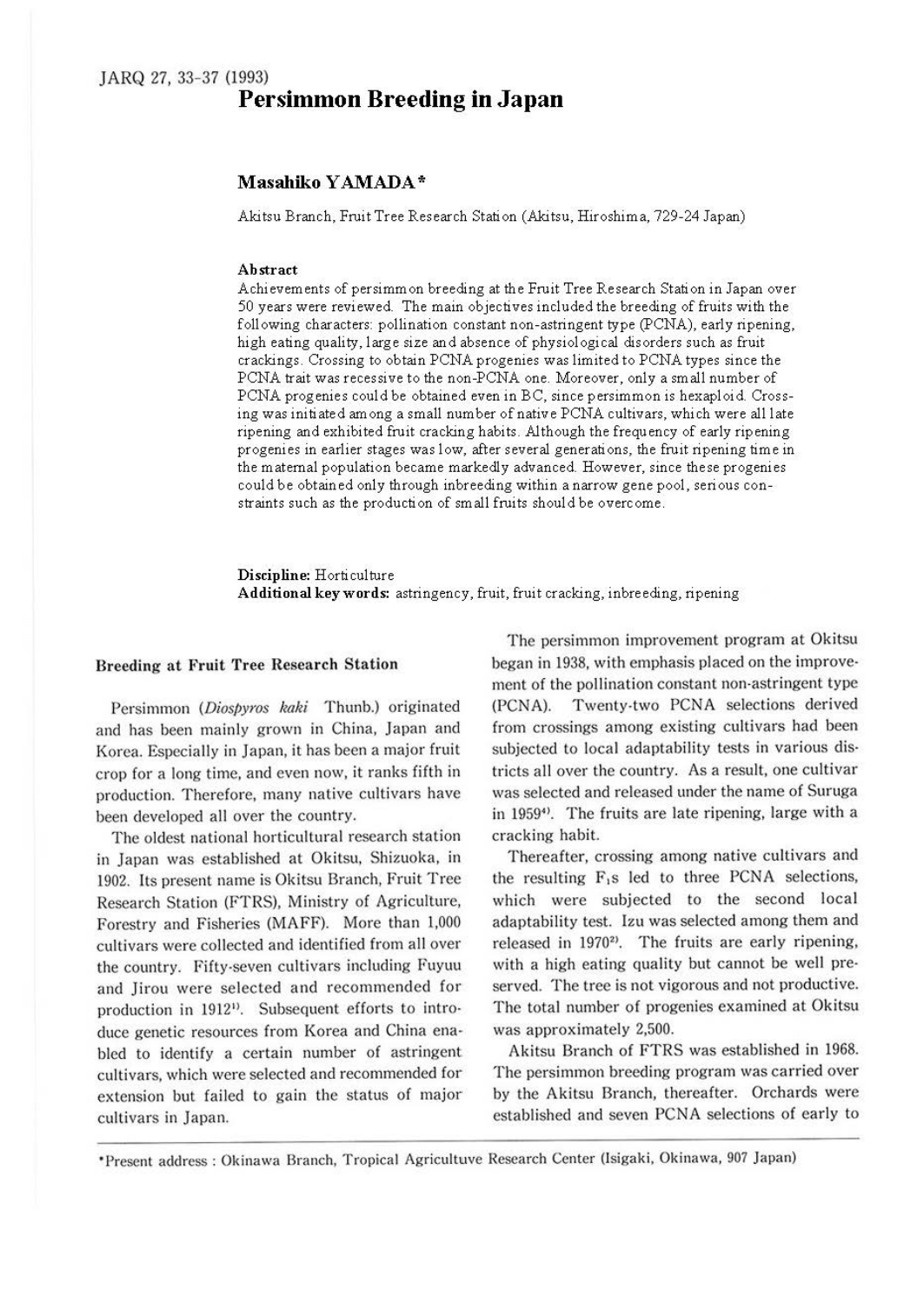medium maturity within about 1,000 progenies were subjected to the third local adaptability test **initi**ated in l983. As a result, two PCNA cultivars were released under the name of Shinshuu and Youhou in  $1990^{11,12}$ . The former is productive and the fruits are early ripening with a high eating quality, but it experiences fruit-skin damage caused by pesticides and rain resulting in the softening and poor appearnce of the fruits. The latter is productive and the fruits are mid-ripening with a slightly harder flesh than that of Fuyuu. The fourth local adaptabiility test for the five PCNA selections initiated in 1989, is being carried out at 28 locations.

Cross-breeding has been performed at FTRS. The juvenile phase in persimmon is so long that top-grafting has been adopted to promote early fruiting and save the breeding space. Generally, the first fruiting occurs in the third or fourth year after top-grafting. Cumulative number of progenies topgrafted at Akitsu has been approximately 5,000 up to the present.

The program has been mainly focused on the breeding of fruits with early ripening, large size, high quality and absence of physiological disorders such as crackings. A few cultivars, Fuyuu, Jirou (non-astringent) and Hiratanenashi (astringent) and their strains accounted for a large proportion of persimmon production in Japan. Especially, early ripening has been emphasized due to the minimum in production in the early season.

Although early ripening natural budspores had been detected in major cultivars and planted for commercial production, they ripened earlier than the original ones by only 2 weeks.

## **Astringency of persimmon and mode of inheritance**

Persimmons are classified into non-astringent and astringent cultivars, depending on whether the fruits lose their astringency on the tree at maturity. On the other hand, Hume<sup>3)</sup> classified the persimmon cultivars on the basis of the darkening or lack of change of the flesh color under the influence of pollination, the former being referred to as pollination variant (PV) and the latter as pollination constant (PC), respectively. The non-astringent and astringent groups were commonly subdivided into PV and PC groups. Therefore the cultivars were classified into four groups, pollination variant nonastringent (PVNA), pollination constant nonastringent (PCNA). pollination variant astringent (PV A) and pollination constant astringent (PCA).

In the PCNA group, the mechanism of removal of astringency is different from that of the PV group. The tannins in the PCNA group are qualitatively different from those of the other groups<sup>13)</sup>. On the basis of recent findings, Sugiura<sup> $\eta$ </sup> proposed a new classification in which the cultivars are grouped into a volatile-independent group (VIG) and volatile-dependent group (VDG), the former corresponding to PCNA, and the latter including the other groups.

The inheritance of the astringency is controlled by two factors, the quality of the tannins and the ability of seed to generate the volatile compounds making the tannins insoluble, VIG being recessive to VDG<sup>6)</sup>. The ability of seeds to generate the volatile compounds is quantitatively inherited.

Almost no progenies were derived from the cross· ing between the VIG and VDG groups, and among the VDGs of native cultivars. Crossing among the VIGs, resulted in all VIG progenies. When the  $F_i$ s of the VDGs derived from the crossing between VIGs and VDGs were backcrossed to VDGs. about  $15\%$  of VIGs occurred in BC<sub>1</sub>. Since persimmon is hexaploid, the proportion is not likely to be high and therefore, crossing can be limited to the VIGs, when

Table 1. Frequency distribution of cultivars with fruit cracking at the calyx end and stylar end

| Type        | No. of<br>cultivars                       |          | Severity of cracking <sup>33</sup> |              |   |          |    |            |                  |    |           |  |
|-------------|-------------------------------------------|----------|------------------------------------|--------------|---|----------|----|------------|------------------|----|-----------|--|
|             |                                           |          | Calyx end                          |              |   |          |    | Stylar end |                  |    |           |  |
|             |                                           | $\bf{0}$ | -1                                 | $\mathbf{2}$ | 3 |          | Ö  | я          | $\sqrt{2}$       | 3  | $\cdot$ 4 |  |
|             | Cultivars native to Japan                 |          |                                    |              |   |          |    |            |                  |    |           |  |
| <b>PCNA</b> | 21                                        | $5^{b}$  |                                    |              | 3 | 2        | 6  | 8          | $\boldsymbol{2}$ | 5. | 0         |  |
| <b>PVNA</b> | 35                                        | 28       |                                    | 0            | 0 | $\theta$ | 30 |            |                  | 0  | 0         |  |
| PVA         | 15                                        | 12       |                                    |              | 0 |          | 15 | 0          | 0                | 0  | $\bf{0}$  |  |
| PCA         | 37                                        | 34       | 2                                  | Ö            | 0 |          | 33 |            | 0                | 0  | 0         |  |
|             | Cultivars introduced from Korea and China |          |                                    |              |   |          |    |            |                  |    |           |  |
| <b>PCA</b>  | 14                                        | -11      | 3                                  | $\Omega$     | 0 | 0        | 11 |            | $\overline{2}$   | 0  | $\bf{0}$  |  |
| Total       | 122                                       | 90       | 20                                 | 5            | 3 | 4        | 95 | 17         | 5                | -5 | 0         |  |

a): Scores of cracking are as follows: 0; none, 1; minute, 2; slight. 3; medium. 4; severe.

b): Numbers of cultivars showing each degree of cracking.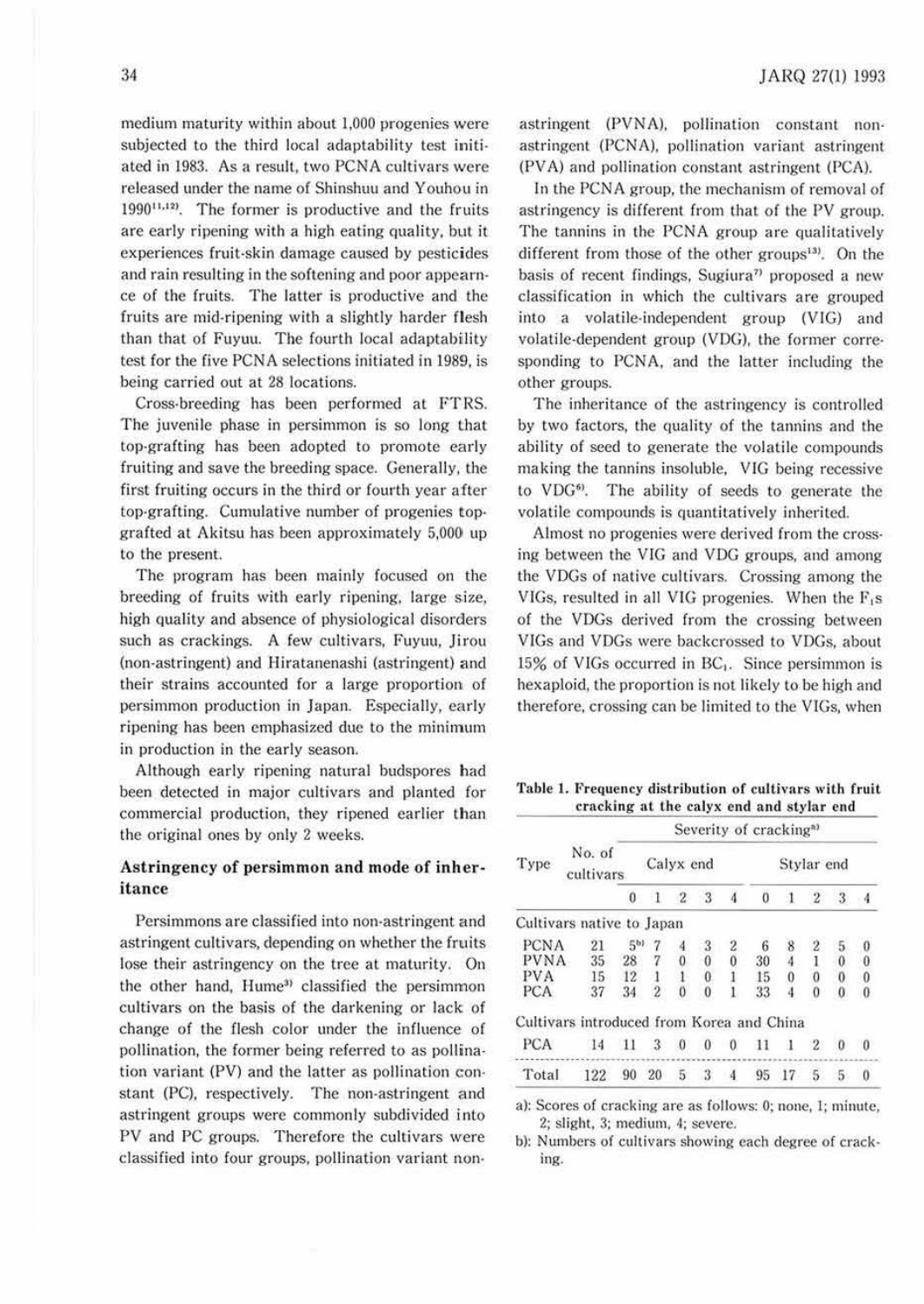the breeding objective aims at the development of superior PCNA new cultivars.

## Characteristics of native PCNA cultivars

Crossing was initiated among the current PCNA cultivars only. There are 18 native PCNA cultivars except for budsports among about 300 cultivars which are preserved at Akitsu. Their origin is limited to the central area of Japan. There are almost no PCNA cultivars in the other countries. All of them are characterized by a late fruit ripen· ing time, flat and typical fruit shape and fruit crack· ing both at the calyx end and stylar end. The PCNA cultivars are usually prone to crackings (Table 1). It is suggested that the PCNA cultivars are of recent origin and are undeveloped based on various records and findings<sup>5)</sup>.

It is difficult to develop early cultivars by crossing among late ripening PCNA cultivars. Moreover, fruit cracking is a major drawback for the breeding program<sup>8)</sup>.

However. many cultivars show large fruits and a high eating quality. Therefore. the progenies above selection criteria for eating quality, for example, the progenies with a fruit eating quality equal or superior to that of Fuyuu, accounted for more than two thirds of the progenies examined in 1987 and 1988<sup>9</sup>. Therefore, it is possible to develop new cultivars with a higher eating quality.

Even for the PCNA cultivars. complete natural removal of astringency is difficult to achieve. High temperature is required to remove the astringency. In the case of Fuyuu and Jirou the astringency can be easily removed and they can adapt to various areas unlike other cultivars.

Some of the persimmon cultivars show only female flowers, and others both female and male flowers. Although the main cultivars including Fuyuu, Jirou and their strains do not bear male flowers, many PCNA cultivars show male flowers including Okugosho, Hanagosho, Hazegosho, which are favorable for cross-breeding.

#### **Advance in fruit ripening time**

Fruit ripening time which is controlled by polygenes shows a high heritability<sup>5)</sup>. It is difficult to obtain early ripening progenies by crossing



Fig. 1. Segregation of fruit ripening time in  $F_1$  of Fuyuu  $\times$  Okitsu-1<sup>51</sup>



Fig. 2. Fruit ripening time of cultivars and selections of PCNA or derived from PCNA, used as parents at Okitsu and Akitsu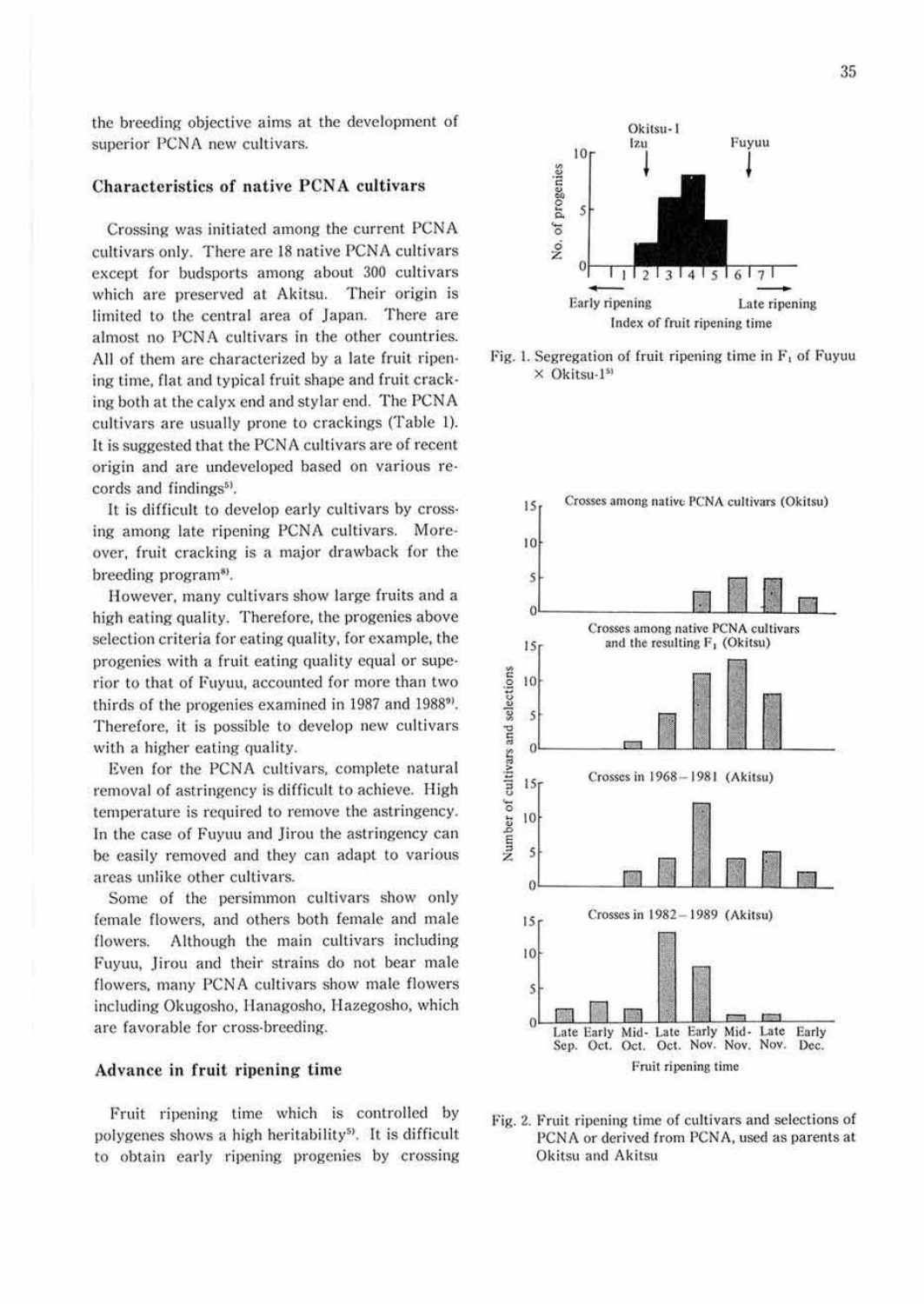among late ripening cultivars. It was reported that, for example, the frequency of early ripening progenies had been 28% in crossing among early ripening cultivars, 8% among mid-ripening ones and 0% among late ripening cultivars.

First, early ripening maternal plants with male flowers were selected, and then crossed with superior late ripening cultivars such as Fuyuu. Jzu was obtained from the above crossing. Okitsu-1 which was a selection (S,) of Okugosho bears small and early ripening fruits. Izu was a hybrid between Fuyuu and Okitsu-!. However, the frequency of early ripening progenies was also low even in this crossing (Fig. I). Moreover, new cultivars must display a high eating quality, large fruits, few physiological disorders and a high productivity. Therefore, the probability of obtaining a superior early ripening cultivar such as Izu is very low. For developing early ripening cultivars, both male and female parents must be even more early ripening.

Progress is being currently made in advancing the ripening time of the fruits of maternal populations. The numbers of PCNA cultivars and their progenies used as parents including those partly derived from Nishimurawase (PVNA) are shown in Fig. 2. After several generations, earlier ripening of the population could be achieved.

#### **Other problems and prospects**

The advance in the fruit ripening time in the maternal population has been attained through inbreeding over several generations. It is recommended to use cultivars and progenies with few defects as parents to release a new cultivar as early as possible. In particular, in persimmon breeding, originally, there were only a few superior PCNA cultivars. Repetition of the above crossing over several generations has resulted in inbreeding. Parents used in



Fig. 3. Segregation in  $S_1$  of Okitsu-1, which is  $S_1$  of Okugosho





- : PCNA native cultivars used as parents at Okitsu.
- $\circ$ : PCNA cultivars and selections derived from PCNA, used as parents at Akitsu in 1982 - 1989.

1982-89 were all derived from only six PCNA cultivars and their strains (Fuyuu, Jirou, Okugosho, Hanagosho, Fukurogosho and Tenjingosho) and one PVNA (Nishimurawase). Moreover, 82% of them were derived from only five cultivars. Crossing has been repeated within a narrow gene pool.

Inbreeding results in a considerable reduction of the fruit weight<sup>10</sup>. For example,  $S_1s$  of Okitsu-1, which were the  $S_1s$  of Okugosho, were all very small, including progenies weighing even less than 50 g (Fig. 3). Fig. 4 shows a comparison in the fruit weight and fruit ripening time between PCNA native cultivars used as parents at Okitsu, and parental cultivars and selections used at Akitsu in 1982- 89. Early ripening parents selected after several generations displayed small fruits.

Presently, at Akitsu, crossing is focused on mid· ripening with less inbreeding instead of early ripening, and on partly using PCNA late ripening cultivars with many defects and even non-PCNA cultivars as parents as a hastry breeding program may not enable to achieve the breeding objective.

Besides, progenies with whitish leaves and late fruit drop, which are not vigorous, have been recently observed in recent progeny populations, presumably due to inbreeding.